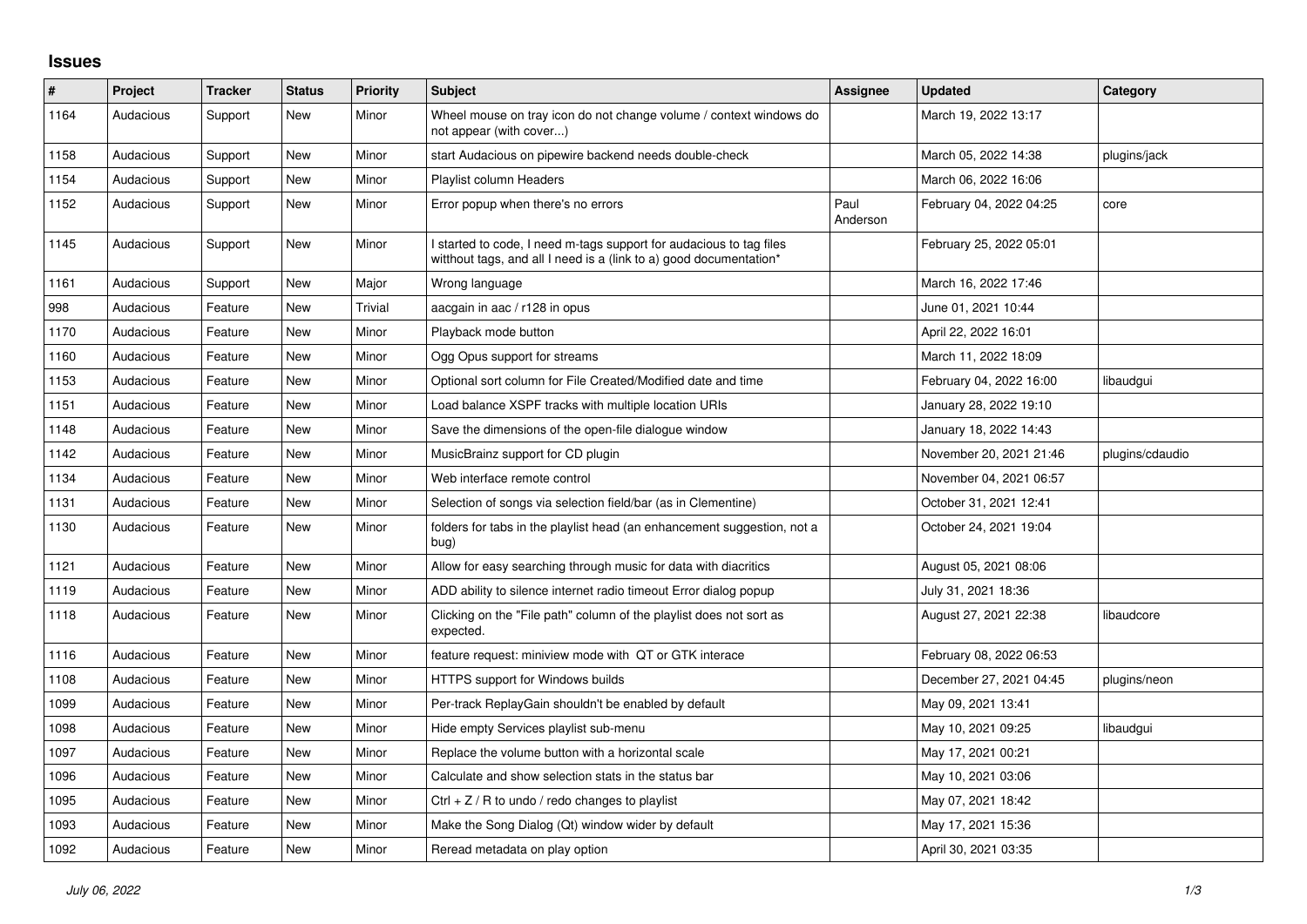| $\#$ | Project   | <b>Tracker</b> | <b>Status</b> | <b>Priority</b> | <b>Subject</b>                                                                                      | <b>Assignee</b> | <b>Updated</b>          | Category                 |
|------|-----------|----------------|---------------|-----------------|-----------------------------------------------------------------------------------------------------|-----------------|-------------------------|--------------------------|
| 1091 | Audacious | Feature        | New           | Minor           | Built-in lyrics support                                                                             |                 | April 28, 2021 18:24    |                          |
| 1088 | Audacious | Feature        | <b>New</b>    | Minor           | plugin: status icon: ADD option to select tray mouse Middle Click action                            |                 | April 11, 2021 12:05    | plugins/statusicon       |
| 1082 | Audacious | Feature        | New           | Minor           | File writer option to pad track numbers with leading zeros                                          |                 | March 31, 2021 00:15    | plugins/filewriter       |
| 1076 | Audacious | Feature        | New           | Minor           | Adjustable background and fonts colors and fonts size in<br>playlist---zoomable playlist            | Tom Hammer      | March 09, 2021 00:38    | plugins/playlist-manager |
| 1072 | Audacious | Feature        | New           | Minor           | QT AOSD plugin                                                                                      |                 | February 17, 2021 21:18 | plugins/aosd             |
| 1071 | Audacious | Feature        | New           | Minor           | Linkage could be improved for packagers.                                                            |                 | March 31, 2021 00:32    |                          |
| 1067 | Audacious | Feature        | New           | Minor           | Equalizer adjustments are coarse.                                                                   |                 | February 11, 2021 10:09 |                          |
| 1066 | Audacious | Feature        | New           | Minor           | Allow Equalizer window to be resized.                                                               |                 | February 11, 2021 10:05 |                          |
| 1058 | Audacious | Feature        | New           | Minor           | Allow changing the language/locale in settings                                                      |                 | January 30, 2021 18:11  |                          |
| 1057 | Audacious | Feature        | New           | Minor           | Matroska (mka) chapter support                                                                      |                 | August 27, 2021 22:54   |                          |
| 1048 | Audacious | Feature        | New           | Minor           | PipeWire support                                                                                    |                 | May 04, 2022 19:36      |                          |
| 1047 | Audacious | Feature        | New           | Minor           | Stop playing after any chosen track                                                                 |                 | December 29, 2020 01:23 |                          |
| 1046 | Audacious | Feature        | New           | Minor           | Add all id3v2 frames in the settings of Playlist available columns                                  |                 | December 28, 2020 21:14 | plugins/gtkui            |
| 1017 | Audacious | Feature        | New           | Minor           | QT Global Hotkeys rework proposal and cross-platform support                                        | Domen Mori      | December 07, 2020 04:22 | plugins/hotkey           |
| 1013 | Audacious | Feature        | New           | Minor           | Request re Album Art using music file metatag                                                       |                 | August 03, 2020 22:48   |                          |
| 1011 | Audacious | Feature        | New           | Minor           | Visible separator of folders in the playlist                                                        |                 | July 18, 2020 16:10     |                          |
| 996  | Audacious | Feature        | New           | Minor           | Refine playlists when searching (search all playlists)                                              |                 | June 16, 2020 09:58     |                          |
| 995  | Audacious | Feature        | New           | Minor           | Add star rating to songs                                                                            |                 | June 16, 2020 09:56     |                          |
| 987  | Audacious | Feature        | New           | Minor           | Closing of Search Library tool by same method as opening it                                         |                 | May 13, 2020 00:15      |                          |
| 969  | Audacious | Feature        | New           | Minor           | streamtuner plugin: Please add column-sortability, or at least sort<br>alphabetically by 1st column |                 | June 16, 2020 09:54     | plugins/streamtuner      |
| 968  | Audacious | Feature        | New           | Minor           | Loop PSF files at normal loop points during repeat mode                                             |                 | April 16, 2020 03:25    | plugins/psf              |
| 956  | Audacious | Feature        | New           | Minor           | Stream to chromecast                                                                                |                 | January 11, 2021 01:19  |                          |
| 955  | Audacious | Feature        | New           | Minor           | Enqueue option                                                                                      |                 | April 09, 2020 03:54    |                          |
| 945  | Audacious | Feature        | New           | Minor           | Balance control in newer interface                                                                  |                 | March 23, 2020 13:28    | plugins/gtui             |
| 943  | Audacious | Feature        | New           | Minor           | Being able to add several folders to the library, and arrange that<br>Audacious recognizes symlinks |                 | March 23, 2020 15:41    | plugins/search tool      |
| 924  | Audacious | Feature        | New           | Minor           | Option to replace playlist contents by drag and drop                                                |                 | December 02, 2019 20:15 |                          |
| 918  | Audacious | Feature        | New           | Minor           | Replace libguess with libuchardet                                                                   |                 | November 19, 2019 05:50 |                          |
| 913  | Audacious | Feature        | New           | Minor           | Play / create new playlist from selection                                                           |                 | December 02, 2019 20:13 | plugins/qtui             |
| 909  | Audacious | Feature        | New           | Minor           | remember open/close status of equalizer and equalizer-presets<br>windows                            |                 | April 22, 2020 06:56    | libaudgui                |
| 908  | Audacious | Feature        | New           | Minor           | Use QtXml instead of libxml2                                                                        |                 | October 26, 2019 14:21  |                          |